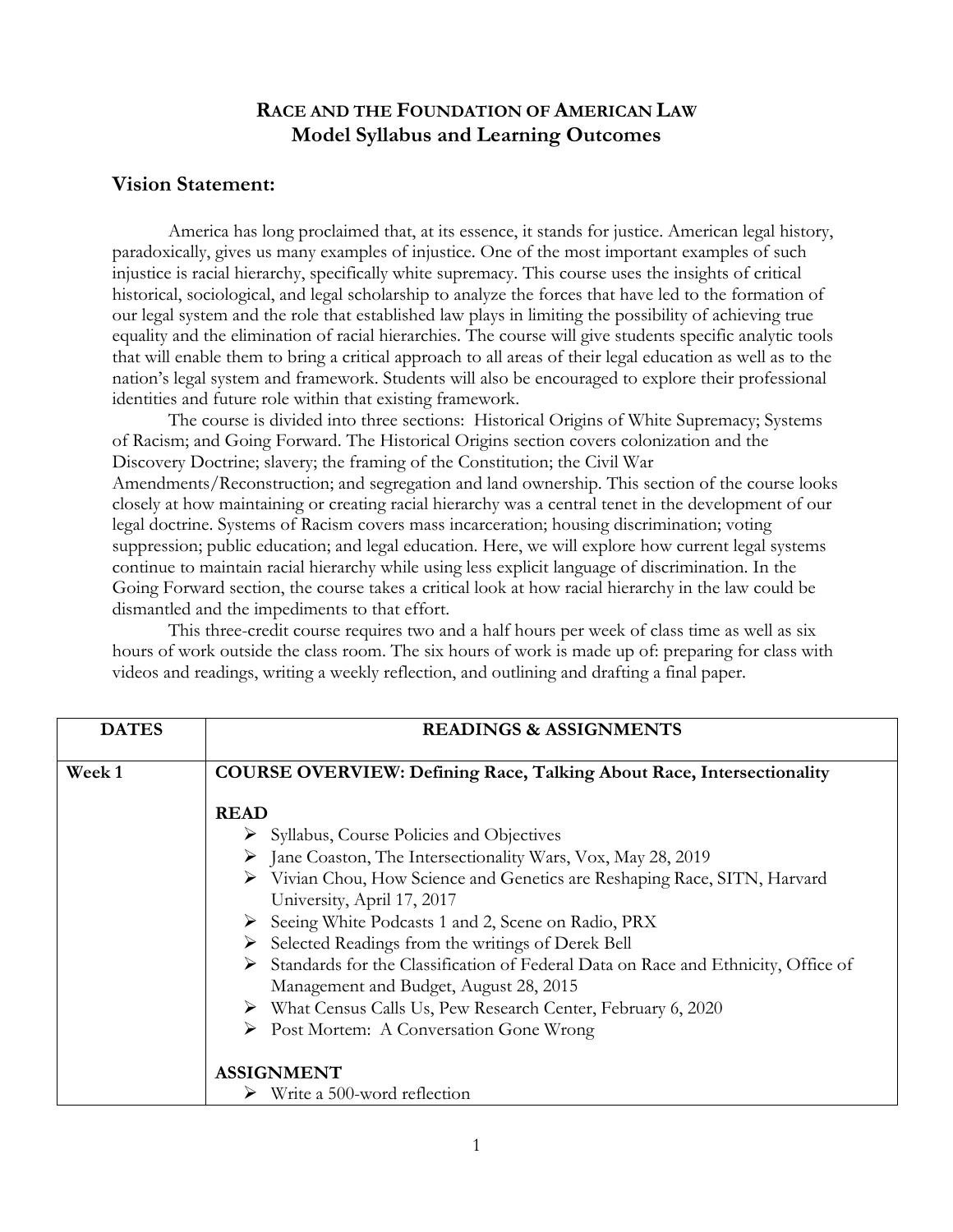| Week 2 | Historical Origins of White Supremacy: Colonization                                                           |
|--------|---------------------------------------------------------------------------------------------------------------|
|        | <b>READ</b>                                                                                                   |
|        | > Howard Zinn, A Peoples History of the United States, Chapter One, Columbus, the                             |
|        | Indians, and Human Progress                                                                                   |
|        | > Robert J. Williams, The American Indian in Western Thought: The Discourses of                               |
|        | Conquest, The Norman Yoke: The American Indian and the Settling of United                                     |
|        | <b>States Colonizing Legal Theory</b>                                                                         |
|        | $\triangleright$ Johnson v. McIntosh 21 U.S. 543 (1823)                                                       |
|        | > Excerpt from Nikole Hannah-Jones, The 1619 Project: A New Origin Story                                      |
|        | > Nathaniel Philbrick, Mayflower, Epilogue: Conscience                                                        |
|        | <b>ASSIGNMENT</b>                                                                                             |
|        | $\triangleright$ Write a 500-word reflection                                                                  |
|        |                                                                                                               |
| Week 3 | Historical Origins of White Supremacy: Chattel Slavery                                                        |
|        | <b>READ</b>                                                                                                   |
|        | > Howard Zinn, A People's History of the United States, Drawing the Color Line                                |
|        | Slave Laws of the State of Virginia (1723)                                                                    |
|        | > Henry Louis Gates, The Classic Slave Narratives: The History of Mary Prince: A                              |
|        | West Indian Slave                                                                                             |
|        | Frederick Douglass, The Meaning of July Fourth for the Negro (1852)                                           |
|        | > Dred Scott v. Sandford, 60 U.S. 393 (1856)                                                                  |
|        | Excerpt from David Brion Davis, Inhuman Bondage, The Rise and Fall of Slavery in                              |
|        | the New World                                                                                                 |
|        | > Activity: Watch - Traces of the Trade: A Story from the Deep North                                          |
|        | <b>ASSIGNMENT</b>                                                                                             |
|        | $\triangleright$ Write a 500-word reflection                                                                  |
|        |                                                                                                               |
| Week 4 | Historical Origins of White Supremacy: Constitution/Views of Framers                                          |
|        | <b>READ</b>                                                                                                   |
|        | $\triangleright$ Paul Finkelman, <i>Three-Fifths Clause: Why Its Taint Persists</i> , The Root, Feb. 26, 2013 |
|        | > Juan F. Perea, Race and Constitutional Law Casebooks: Recognizing the Proslavery                            |
|        | Constitution, Michigan Law Review (2012) > Read Introduction, Sections I and IV,                              |
|        | and Conclusion. Skim Section III.                                                                             |
|        | $\triangleright$ Robert Cohen, Was the Constitution Pro-slavery? The Changing View of Frederick Douglass,     |
|        | National Council for the Social Studies (2008)                                                                |
|        | ▶ Prigg v. Pennsylvania, 41 US 539 (1842)                                                                     |
|        | ▶ U.S. Constitution: Art. 1 - Sections 2, 8, & 9; Art. 4 - Sections 2 & 4; & Art. 5.                          |
|        | <b>ASSIGNMENT</b>                                                                                             |
|        | $\triangleright$ Write a 500-word reflection                                                                  |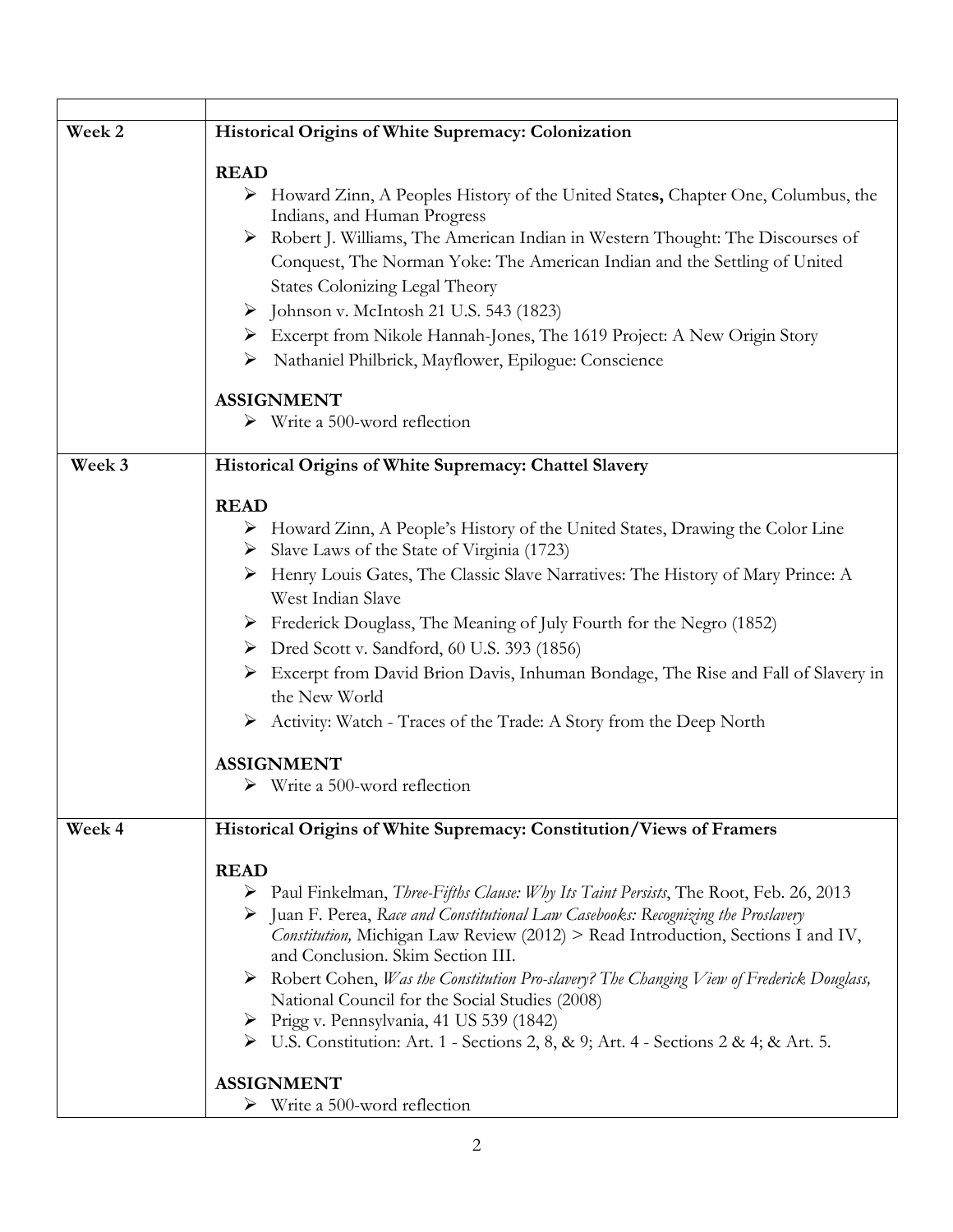|        | > Submit Topic Proposal                                                               |
|--------|---------------------------------------------------------------------------------------|
|        |                                                                                       |
|        |                                                                                       |
|        |                                                                                       |
|        |                                                                                       |
| Week 5 | Historical Origins of White Supremacy: Reconstruction/Civil War Amendments            |
|        | <b>READ</b>                                                                           |
|        | > Video: The Reconstruction Era and the Fragility of Democracy (13 min.)              |
|        | Eric Foner, Black Reconstruction: An Introduction (2013)                              |
|        | Excerpt from Black Reconstruction in America, W.E.B. Dubois: Chapter VI Looking       |
|        | Backward, pgs. 133 - 144                                                              |
|        | > Video: PBS.org, Slavery by Another Name, Read Black Codes and Pig Laws. Watch       |
|        | Origins of Black Codes (2 min.) and Laws to Criminalize Black Life (3 min.)           |
|        | > Closely Skim: 1865 Mississippi Session Laws, Chapter IV and VI                      |
|        | $\triangleright$ Reading on the promulgation and adoption of the Thirteenth Amendment |
|        | > American Battlefield Trust, The Jim Crow Era (2020)                                 |
|        | The Civil Rights Cases, 109 U.S. 3 (1883)                                             |
|        | Plessy v. Ferguson, 163 U.S. 537 (1896)                                               |
|        | <b>ASSIGNMENT</b>                                                                     |
|        | $\triangleright$ Write a 500-word reflection                                          |
|        |                                                                                       |
| Week 6 | Historical Origins of White Supremacy: Segregation and Land Ownership                 |
|        |                                                                                       |
|        | <b>READ</b>                                                                           |
|        | $\triangleright$ Henry Louis Gates, Jr., The Truth Behind 40 Acres and Mule, PBS.org  |
|        | > Video: Southern Homestead Act of 1866, Rick Edwards (5 min.)                        |
|        | Ta Nehisi Coates, We Were Eight Years in Power, Section I (pg. 164 – 172) and         |
|        | Section VI & VII (pgs. 189 – 194)                                                     |
|        | > Video: The Color of Law, Segregated by Design, by Richard Rothstein (18 min.)       |
|        | $\triangleright$ Buchanon v. Warley, 245 US 60 (1917)                                 |
|        | > Corrigan v. Buckley, 271 U.S. 323 (1926)<br>Shelley v. Kraemer, 334 U.S. 1 (1948)   |
|        |                                                                                       |
|        | <b>ASSIGNMENT</b>                                                                     |
|        | $\triangleright$ Write a 500-word reflection                                          |
|        |                                                                                       |
|        | <b>GROUP PRESENTATION 1: Origins of White Supremacy</b>                               |
|        |                                                                                       |
|        | $\triangleright$ Group 1 Presentation                                                 |
| Week 7 | Systems of Racism: Mass Incarceration/Abolition                                       |
|        |                                                                                       |
|        | <b>READ</b>                                                                           |
|        | $\triangleright$ Paul Butler, Let's Get Free, ch. 1                                   |
|        | > Bruce Western, Mass Incarceration Visualized video                                  |
|        | German Lopez, Mass Incarceration in America, Explained in 22 Maps and Charts<br>≻     |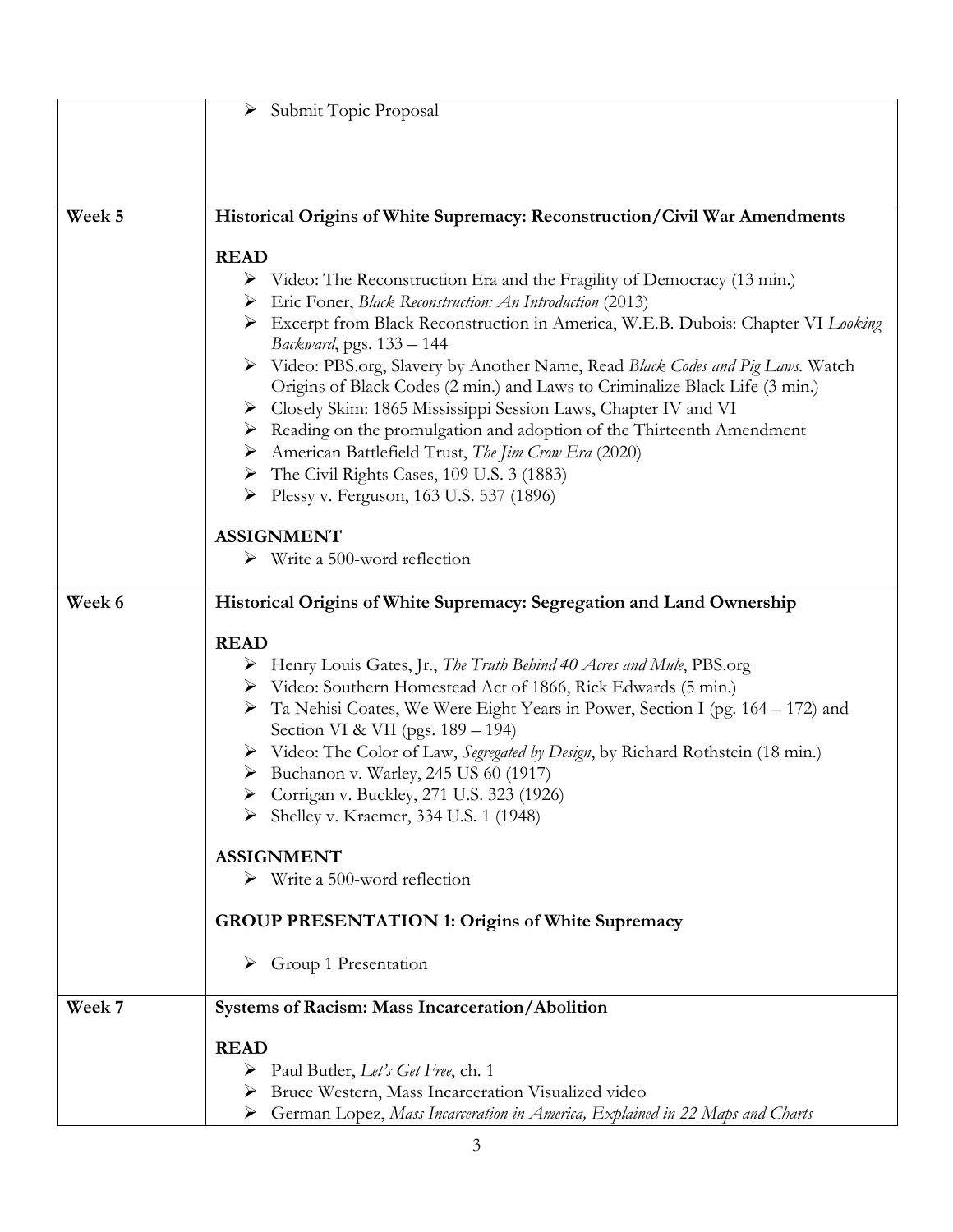|         | Watch 13 <sup>th</sup><br>➤                                                                            |
|---------|--------------------------------------------------------------------------------------------------------|
|         | Michelle Alexander, The New Jim Crow, ch. 5<br>➤                                                       |
|         |                                                                                                        |
|         | Selected appellate and post-conviction relief cases where defendants raise the issue of                |
|         | draconian punishments unconstitutionally based on race                                                 |
|         | <b>ASSIGNMENT</b>                                                                                      |
|         | $\triangleright$ Write a 500-word reflection                                                           |
|         |                                                                                                        |
|         |                                                                                                        |
| Week 8  | Systems of Racism: Housing Discrimination and Policy Now                                               |
|         |                                                                                                        |
|         |                                                                                                        |
|         | <b>READ</b>                                                                                            |
|         | Review 42 U.S.C. 3601-3619                                                                             |
|         | $\triangleright$ R. Kahlenberg and K. Quick, Attacking the Black-White Opportunity Gap That Comes from |
|         | Residential Segregation, (2019)                                                                        |
|         | HUD's Implementation of the Fair Housing Act's Disparate Impact Standard,                              |
|         | Federal Register, Vol. 85, No. 186 (2020), Summary & Section I - III                                   |
|         | > Texas Dept. of Housing and Community Affairs v. Inclusive Communities Project,                       |
|         | Inc., 135 S. Ct. 2507 (2015)                                                                           |
|         | > N. Humber, Fair Housing Enforcement in the Age of Digital Advertising: A Closer Look at              |
|         |                                                                                                        |
|         | Facebook's Marketing Algorithms, (2020)                                                                |
|         |                                                                                                        |
|         | <b>ASSIGNMENT</b>                                                                                      |
|         | $\triangleright$ Write a 500-word reflection                                                           |
|         |                                                                                                        |
|         |                                                                                                        |
| Week 9  | Systems of Racism: Voting Suppression/Gerrymandering                                                   |
|         |                                                                                                        |
|         | <b>READ</b>                                                                                            |
|         | > Voting Rights Act: Major Dates in History, ACLU, (2021)                                              |
|         | > Closely Skim Report: M. Firestone, et. al., Keep the Polls Open: An Action Plan to Protect           |
|         | In-person Voting and Voting Rights in the Era of Covid-19, (2020)                                      |
|         | ▶ Video: Suppressed 2020: The Fight to Vote, (39 min.)                                                 |
|         | Michael Wines, What is Gerrymandering and How Does it Work?, New York Times,                           |
|         | (2019)                                                                                                 |
|         | Shelby County v. Holder, 570 US 529 (2013)                                                             |
|         |                                                                                                        |
|         | <b>ASSIGNMENT</b>                                                                                      |
|         | $\triangleright$ Write a 500-word reflection                                                           |
|         |                                                                                                        |
|         | $\triangleright$ First Draft of Final Paper Due                                                        |
|         |                                                                                                        |
| Week 10 | <b>Systems of Racism: Public Education</b>                                                             |
|         |                                                                                                        |
|         | <b>READ</b>                                                                                            |
|         | Brown v. Board of Education 347 U.S. 483 (1954)<br>➤                                                   |
|         | > Derrick A. Bell, Jr., Brown v. Board of Education and the Interest-Convergence                       |
|         |                                                                                                        |
|         | Dilemma, 93 Harv. L. Rev. 518 (1980)<br>Milliken v. Bradley 418 U.S. 717 (1974)                        |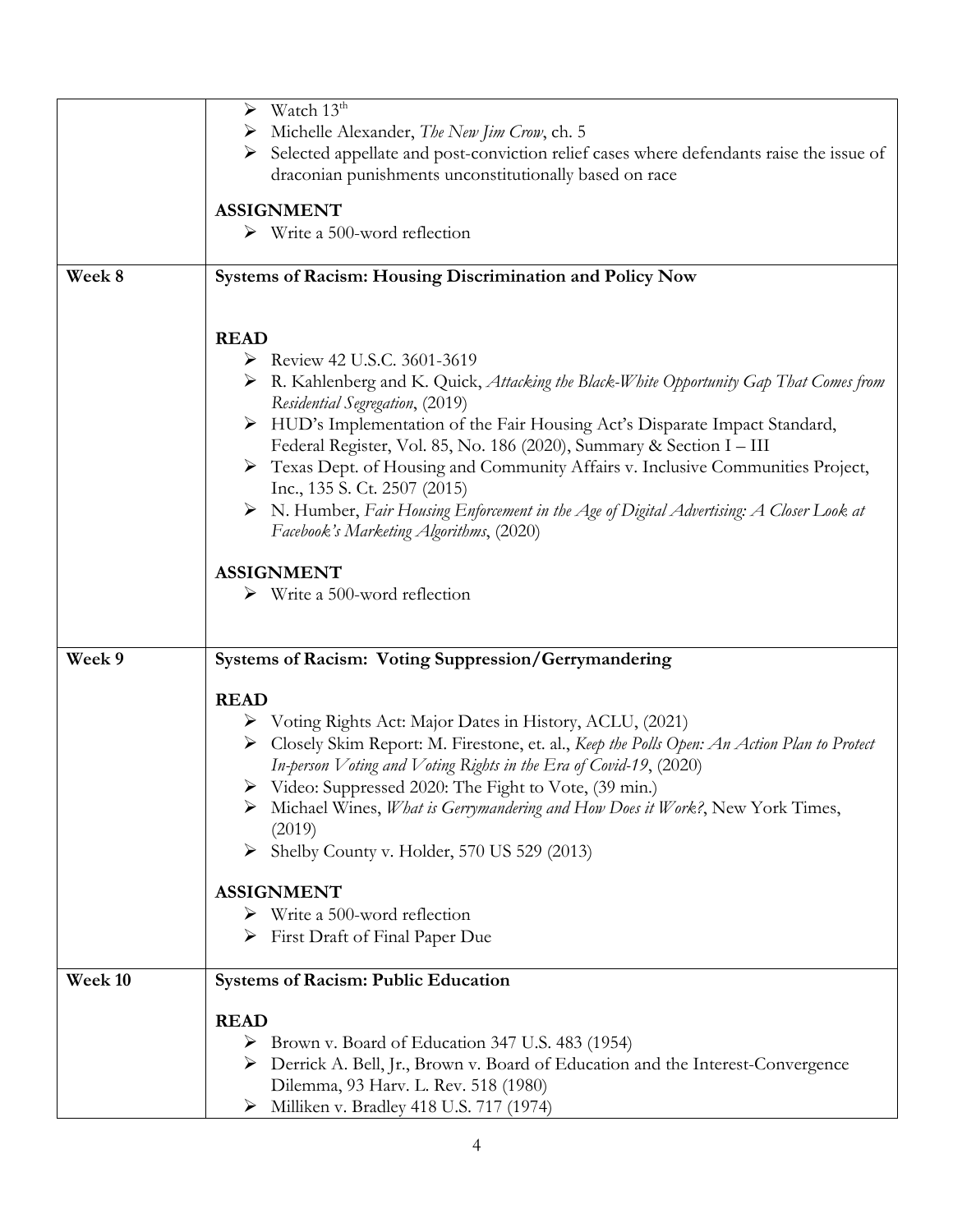|          | > San Antonio Independent School District v. Rodriguez 411 U.S. 1 (1973)                                |
|----------|---------------------------------------------------------------------------------------------------------|
|          | <b>ASSIGNMENT</b>                                                                                       |
|          | $\triangleright$ Write a 500-word reflection                                                            |
|          |                                                                                                         |
|          |                                                                                                         |
|          |                                                                                                         |
| Week 11  | Systems of Racism: Legal Education and the Profession                                                   |
|          |                                                                                                         |
|          | <b>READ</b>                                                                                             |
|          | Read Francesco Arreaga, Law Schools Have A Moral and Social Responsibility to End<br>Systemic Racism    |
|          | > Lucie White, Subordination, Rhetorical Survival Skills, and Sunday Shoes: Notes on                    |
|          | the Hearing of Ms. G, 38 Buff. L. Rev. 1 (1990)                                                         |
|          | > Read Daria Roithmayr, Deconstructing the Distinction between Bias and Merit pp.389-406<br><b>ONLY</b> |
|          | > Read Hutton-Work & Guyse, Requiring A Bar Exam in 2020 Perpetuates Systemic                           |
|          | Inequities in the Legal System                                                                          |
|          | > Read Meera Deo, Unequal Profession, ch. 3 & 4                                                         |
|          | > Podcast, Pictures in My Head: Black Law Deans Take on Racism in Legal Ed                              |
|          |                                                                                                         |
|          | <b>ASSIGNMENT</b><br>$\triangleright$ Write a 500-word reflection                                       |
|          |                                                                                                         |
|          | <b>GROUP PRESENTATION 2: Systems of Racism</b>                                                          |
|          | $\triangleright$ Group 2 Presentation                                                                   |
|          |                                                                                                         |
| Week 12  | Going Forward: Antiracist Lawyering/Decolonizing Education                                              |
|          | <b>READ</b>                                                                                             |
|          | > Read Justin Jouvenal, Virginia Judge: Remove Courtroom Portraits                                      |
|          | Watch Ibram X. Kendi, The Difference Between Being "Not Racist" and Antiracist                          |
|          | Review Racial Disparities in the Massachusetts Criminal System report.                                  |
|          | > Read, Paulo Freire, Pedagogy of the Oppressed, ch. 2                                                  |
|          |                                                                                                         |
|          | <b>ASSIGNMENT</b><br>Write a 500-word reflection                                                        |
|          |                                                                                                         |
| Week 13: | Going Forward: Mass Incarceration/Abolition                                                             |
|          |                                                                                                         |
|          | <b>READ</b>                                                                                             |
|          | $\triangleright$ Read Ta-Nehisi Coates, The Black Family in the Age of Mass Incarceration               |
|          | > Jury Nullification: Acquitting Based On Principle                                                     |
|          | > Read German Lopez, Jury Nullification: Acquitting Based On Principle                                  |
|          | Paul Butler, Let's Get Free, ch. 9<br>➤                                                                 |
|          | Angela Y. Davis, Are Prisons Obsolete, Ch. 1 and 6 ONLY<br>➤                                            |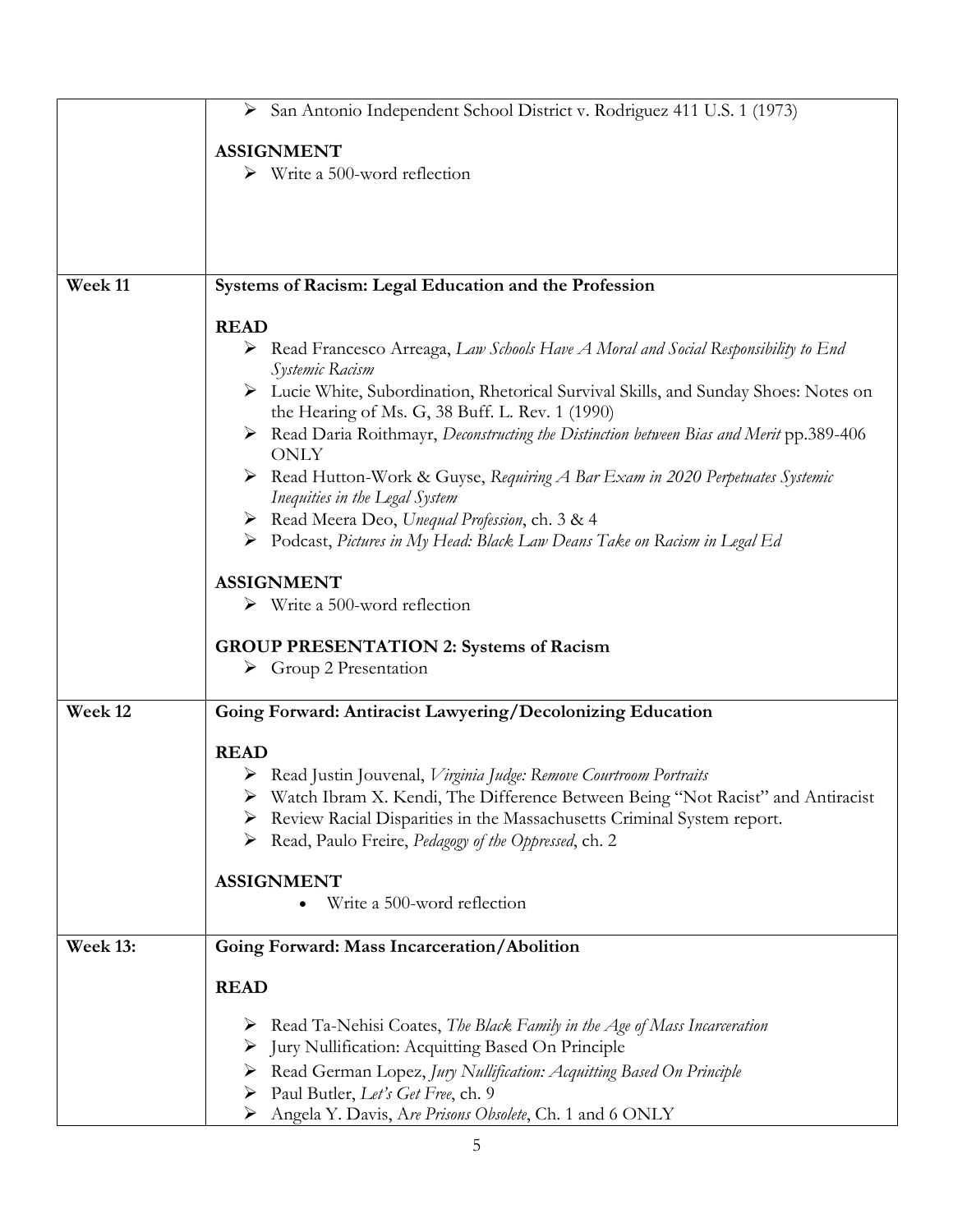|                    | Review art website.<br>≻                                                                                                            |
|--------------------|-------------------------------------------------------------------------------------------------------------------------------------|
|                    | $\triangleright$ Listen to part 1 & 2 of The Intercept podcast: Ruth Wilson Gilmore Makes the                                       |
|                    | Case for Abolition                                                                                                                  |
|                    | Read National Institute of Justice, 5 Things About Deterrence                                                                       |
|                    |                                                                                                                                     |
|                    | <b>ASSIGNMENT</b>                                                                                                                   |
|                    | $\triangleright$ Write a 500-word reflection                                                                                        |
|                    |                                                                                                                                     |
| Week 14            | Going Forward: Reparations/Critical Race Theory                                                                                     |
|                    |                                                                                                                                     |
|                    | <b>READ</b>                                                                                                                         |
|                    | Ta-Nehisi Coates, The Case for Reparations, Atlantic Magazine (2014)<br>➤                                                           |
|                    |                                                                                                                                     |
|                    | Kimberle Williams Crenshaw, Twenty Years of Critical Race Theory, 43 Conn. L.<br>➤                                                  |
|                    | Rev. 1253 (2011                                                                                                                     |
|                    | > Gary Peller, History, Identity, and Alienation Commentary: Critical Race Theory:<br>A Commemoration, 43 Conn. L. Rev. 1479 (2011) |
|                    |                                                                                                                                     |
|                    | <b>ASSIGNMENT</b>                                                                                                                   |
|                    | $\triangleright$ Write a 500-word reflection                                                                                        |
|                    |                                                                                                                                     |
|                    |                                                                                                                                     |
|                    | <b>GROUP PRESENTATION 3: Going Froward</b>                                                                                          |
|                    | $\triangleright$ Group 3 Presentation                                                                                               |
|                    |                                                                                                                                     |
| <b>Exam Period</b> | Paper Due                                                                                                                           |
|                    |                                                                                                                                     |
|                    |                                                                                                                                     |

#### **ASSIGNMENTS AND GRADING:** You will receive a letter grade for this course as follows:

• **Professional Engagement (30%).** Professional Engagement includes all aspects of your engagement with this course. It includes Class Participation; attending and being on time for all classes; preparing for class by doing the readings and other assignments; bringing to class appropriate materials and readings; active participation in class discussions and group work, your own and your classmates' presentations, compliance with laptop and personal device rules, responding promptly to requests for information, and otherwise being a responsible and helpful citizen of this course. Throughout the semester, you will be required to engage in both small and large group discussions about concepts and cases raised throughout the semester.

#### • **Written Assignments (70%).**

#### Reflections: (10%)

You are required to write 500-word reflections each week for this class. Some reflections willbe guided prompts; others will be open ended. Be sure to review the syllabus on Bridges each week for access to assignment instructions and to stay up to date. Each reflection will